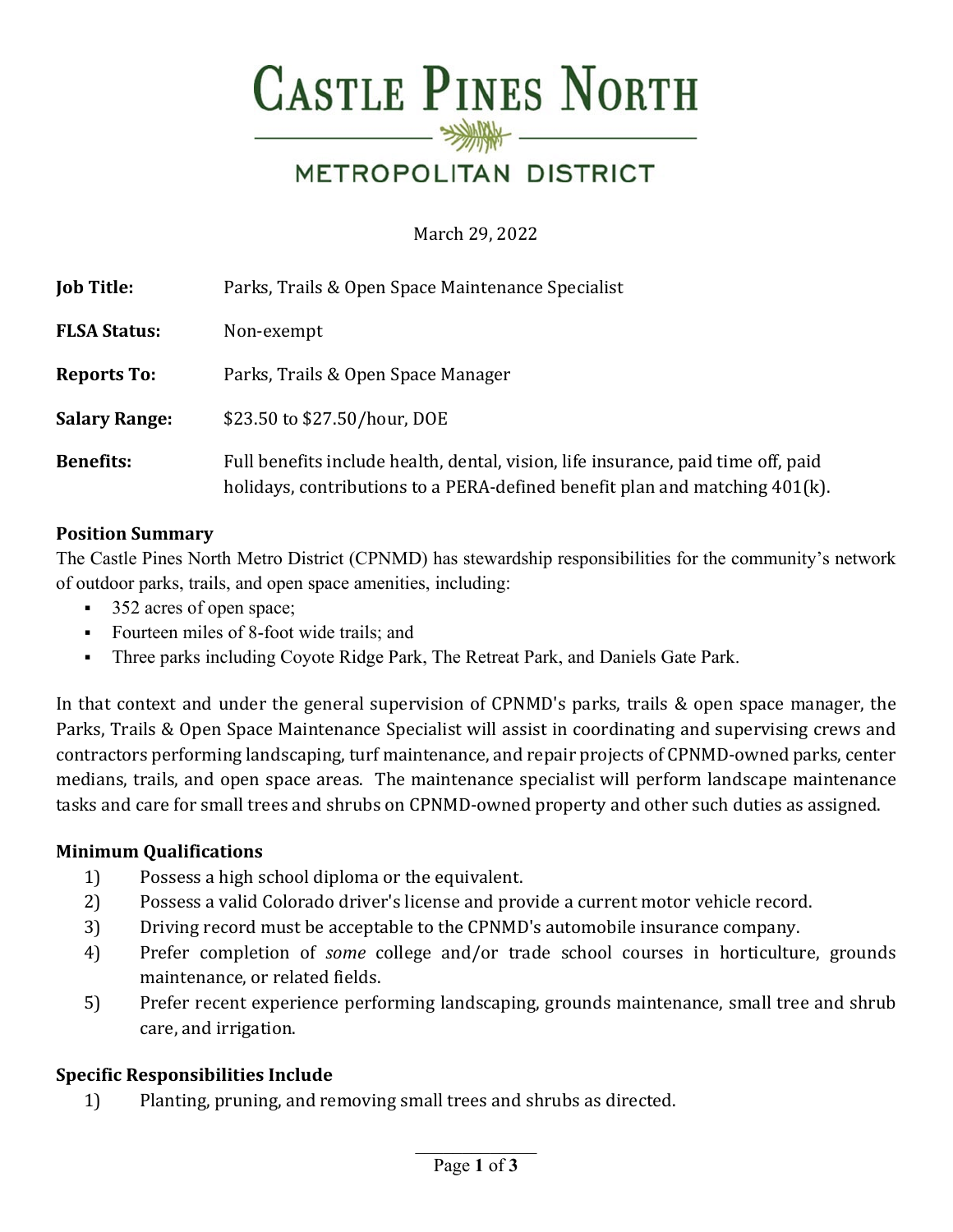- 2) Watering and fertilizing trees and shrubs and monitoring for effectiveness as directed.
- 3) Planting, renovating, and maintaining ornamental beds as directed.
- 4) Inspecting parks, trails, and open space areas, including play systems, irrigation systems, and park amenities, to ensure the highest standard of maintenance.
- 5) Mowing specified open space areas to maintain clearance along trails.
- 6) Assisting in the maintenance and repair of sprinkler systems and installing sprinkler lines and heads.
- 7) Inspecting parks, center medians, and open space daily to ensure all are clean and trash free.
- 8) Inspecting park restrooms daily to ensure they are clean and usable.
- 9) Removing snow from CPNMD trails, parking lots, and facilities.
- 10) Maintaining safe, clean working environments in the community center storage area.
- 11) Servicing and maintaining assigned equipment, making minor mechanical adjustments and repairs on equipment, and bringing equipment up to operating standards.
- 12) Assist in CPNMD functions as assigned by the parks, trails & open space manager.

#### **Necessary Knowledge, Skills, And Abilities**

- 1) Knowledge of basic hand and power tools, motorized vehicles, tractors, and other landscaping equipment, and must exercise generally accepted safety precautions while operating same.
- 2) Ability to identify and implement risk-management techniques to reduce exposure to injury, damage, and liability.
- 3) Possess a strong commitment to use all applicable work-safety rules, procedures, and equipment.
- 4) Knowledge of basic computer and software operations.
- 5) Basic knowledge of proper tree and shrub pruning.
- 6) Ability to follow verbal and written instructions and report operations verbally and/or in written form to superiors.
- 7) Ability to establish and maintain effective working relationships with employees and residents; ability to handle sensitive situations with tact and diplomacy; ability to organize, coordinate, and direct the work of others; ability to work in inclement weather.
- 8) Willing and able to accept any/all work assignments and carry them out efficiently.
- 9) Ability to inventory and maintain equipment.

# **Tools and Equipment Used**

Pick-up truck, tractors and implements, power and hand tools, riding mowers, backpack sprayers, rototiller, chain saws, water truck, trenchers, snow-removal equipment, skid steer, first-aid equipment, and other equipment as assigned.

# **Physical Demands**

While performing the duties of this job, the parks, trails, and open space maintenance specialist will be regularly required to reach overhead with hands and arms; stand and walk for extended periods; use hands and fingers to handle, feel or operate objects, tools, and controls; sit; climb or balance; stoop, kneel, crouch, stand on a ladder; grip or pinch objects; talk and hear. Must also have the ability to legally and safely operate a motor vehicle.